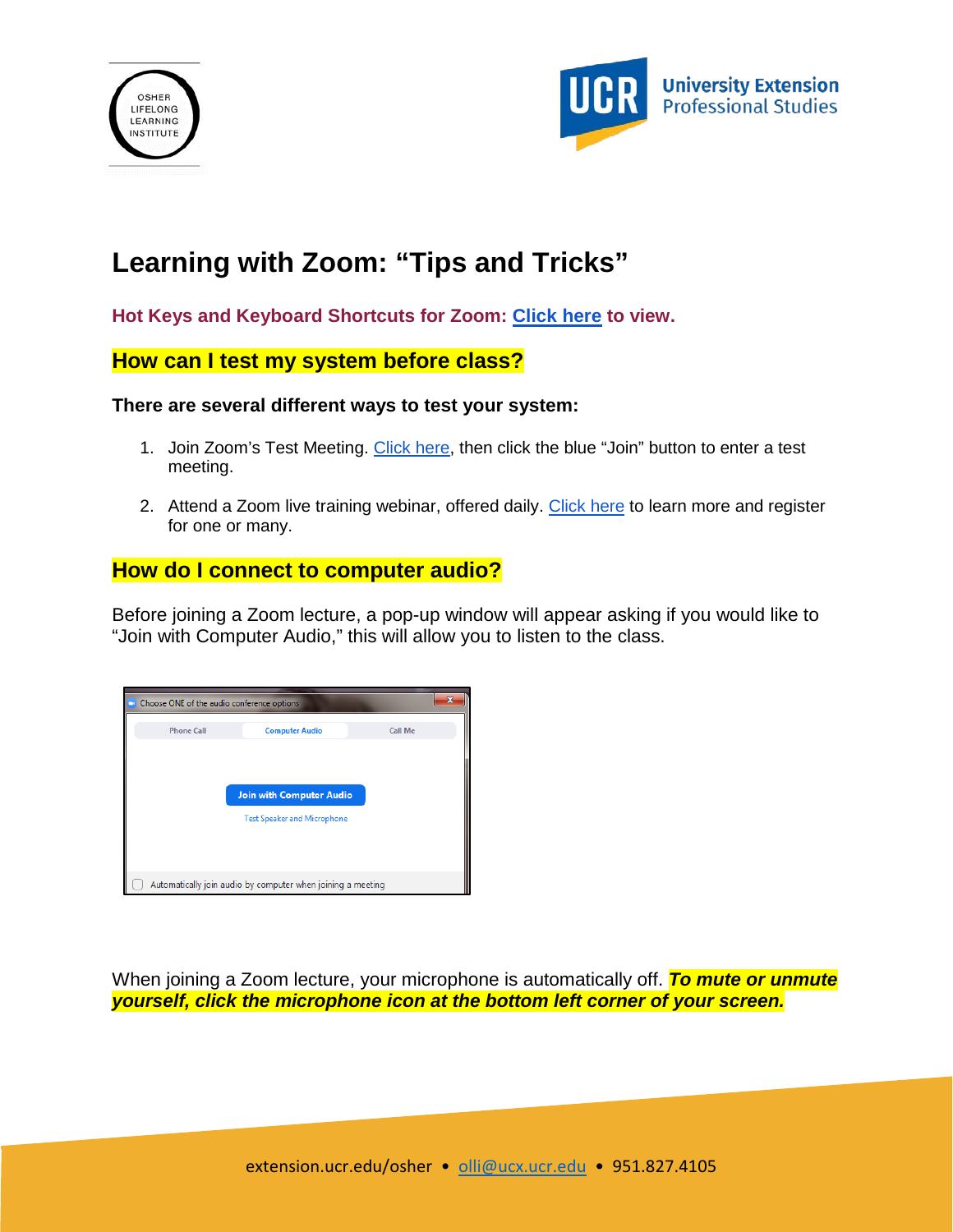

## **How do I share my face in Zoom?**

When joining Zoom, your webcam will automatically be turned off. *If you'd like to turn on your webcam, select the "Start Video" icon at the bottom left corner of your screen to start your video*.



# **How do I join class with phone audio if my computer audio doesn't work?**

When you join the meeting, the pop-up window will ask you to choose one of the audio conference options. Your three options, at the top of the pop-up, will be:

- **Phone Call** (you call a number provided you may need to also know the Meeting ID, which is the long number at the end of the web address),
- **Computer Audio** (automatically selected, but you can change this), or
- **Call Me** (you enter your phone number and Zoom calls you, automatically connecting you to the classroom audio).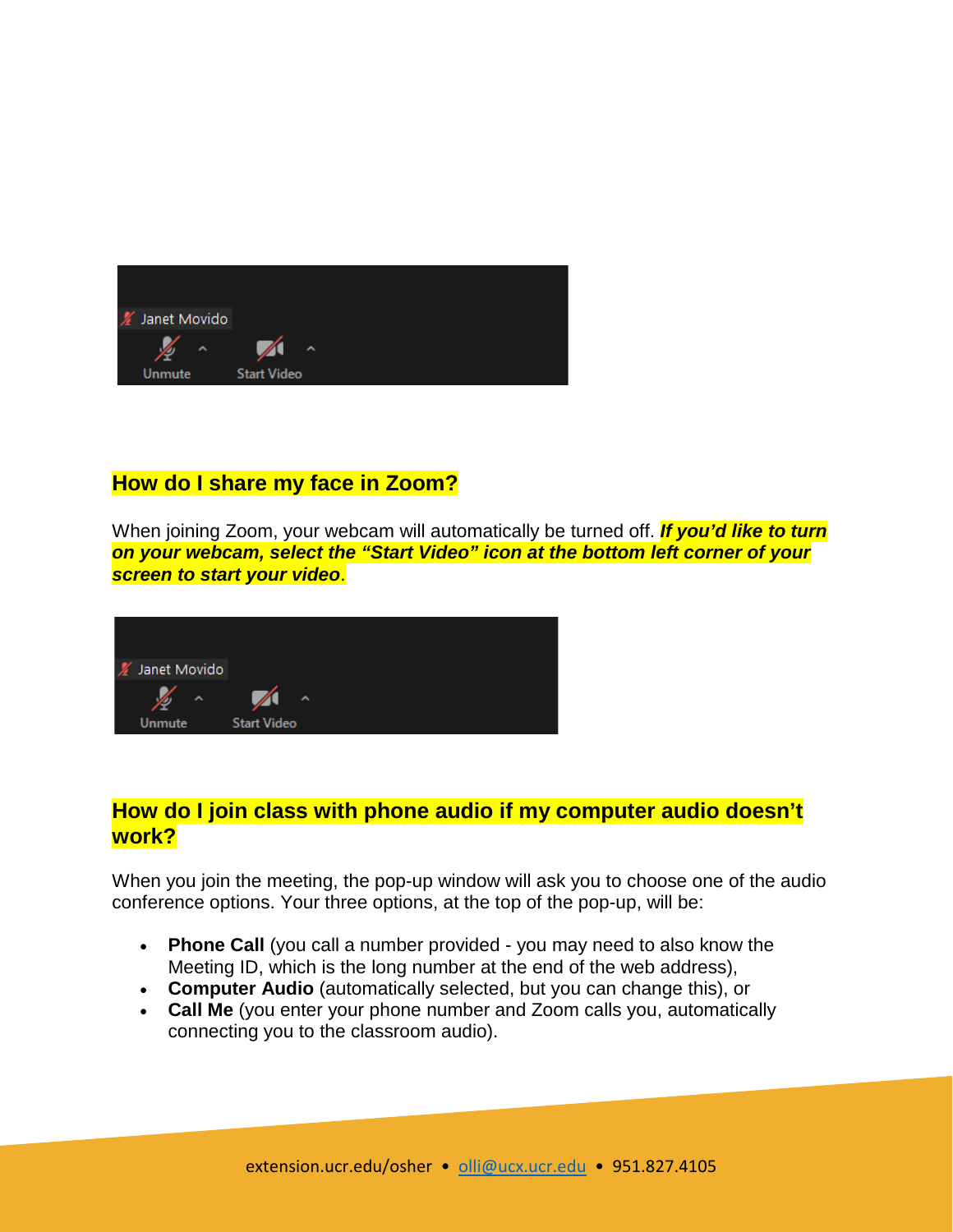We suggest that if your computer audio doesn't work, you use the Call Me option - it's the easiest and fastest way to connect to the audio with your phone.

If you've already joined the meeting with Computer Audio, and then realized the audio wasn't connecting, you need to "Leave Computer Audio" by clicking the  $\wedge$  in between "Unmute" and "Start Video" in the navigation bar. Then, you can select the Call Me option.



[Click here](https://support.zoom.us/hc/en-us/articles/201362663-Joining-a-meeting-by-phone) to read the article written by Zoom with visuals.

## **How do I mute myself if I use my phone to call into Zoom?**

If you are using your phone to call into Zoom, but are viewing Zoom on your computer (i.e. you're not using the Zoom app on your phone to access class), you can mute and un-mute yourself on your phone OR in the Zoom classroom. We ask that you please be considerate of background noise while in class - if you think your mic is "live" you're welcome to test it out by asking "can anyone hear me?"

## **How do I chat on Zoom?**

#### **"Chatting" on the Computer**

- 1. Launch the Zoom app and enter the meeting.
- 2. In your controls at the bottom window, click **Chat**.
- 3. The **chat** window will open on the right side of your screen. You can type your message into the **chat** window and press the "Enter" button on your keyboard to send your message.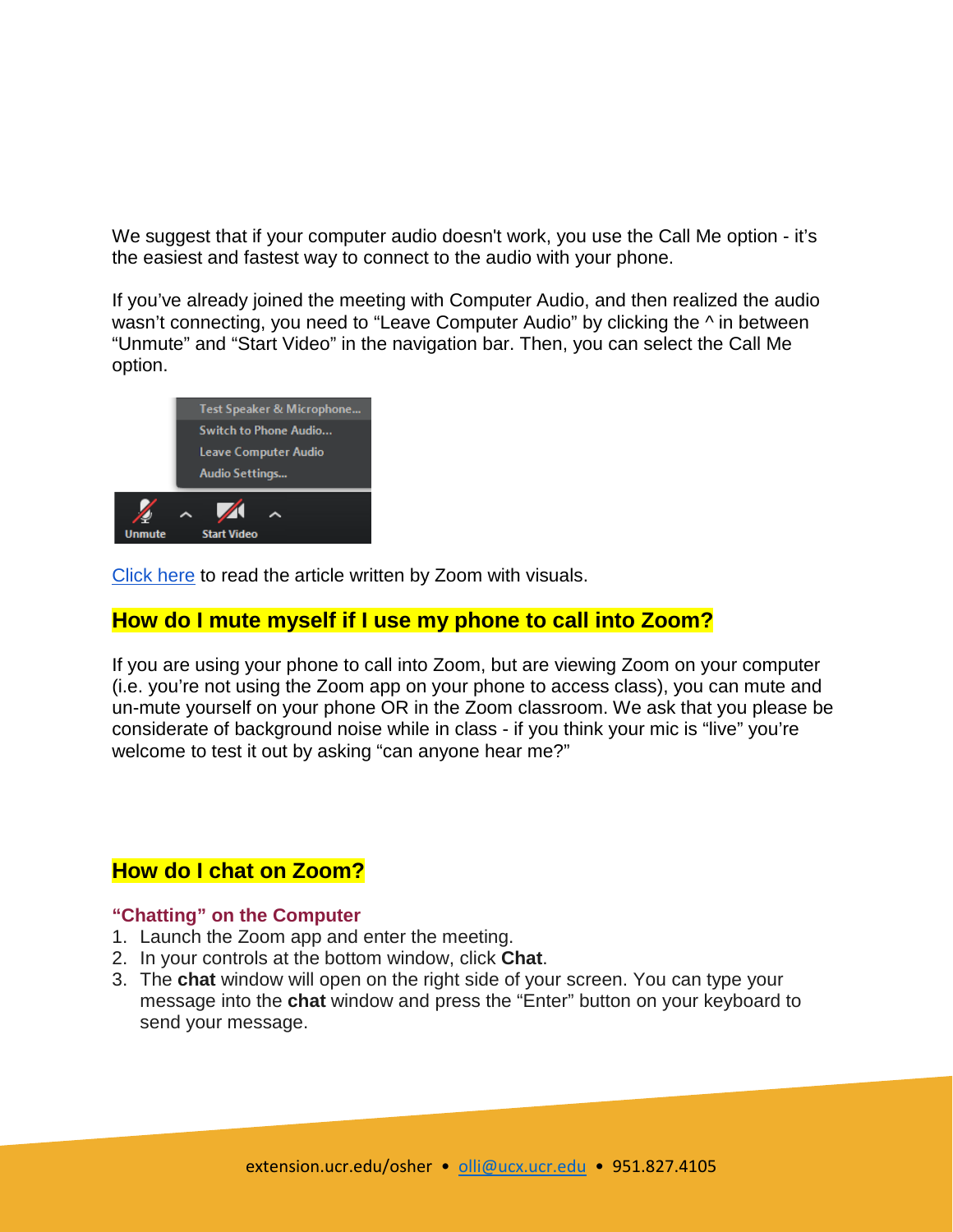#### **"Chatting" on your Smartphone or Tablet**

- 1. Launch the Zoom app and enter the meeting. You will see your profile picture on the screen.
- 2. Tap on someone in the meeting, and the toolbar will appear at either the top, on an iPad or iPhone, and on the bottom of the screen for Android devices.
- 3. Tap the "Participants" speech bubble in the toolbar to view a list of meeting participants.
- 4. Tap the "Chats" button or the arrow next to a participant's name, and a chat window will appear.
- 5. Using the arrows, you can chat privately with one participant, or chat with everyone in the meeting.

[Click here](https://support.zoom.us/hc/en-us/articles/203650445-In-Meeting-Chat) to read the article written by Zoom with visuals.

## **How do I rename myself in Zoom?**

To rename yourself on Zoom, click the "Participants" icon at the bottom of the screen.

Then, the "Participants" window will open on the right side of your screen. Hover over



your name with your mouse and click "More."



After selecting "More," select "Rename" for a pop-up window to appear in the center of your screen.Then, in the text box put your desired name and select 'OK'. Your name should update immediately.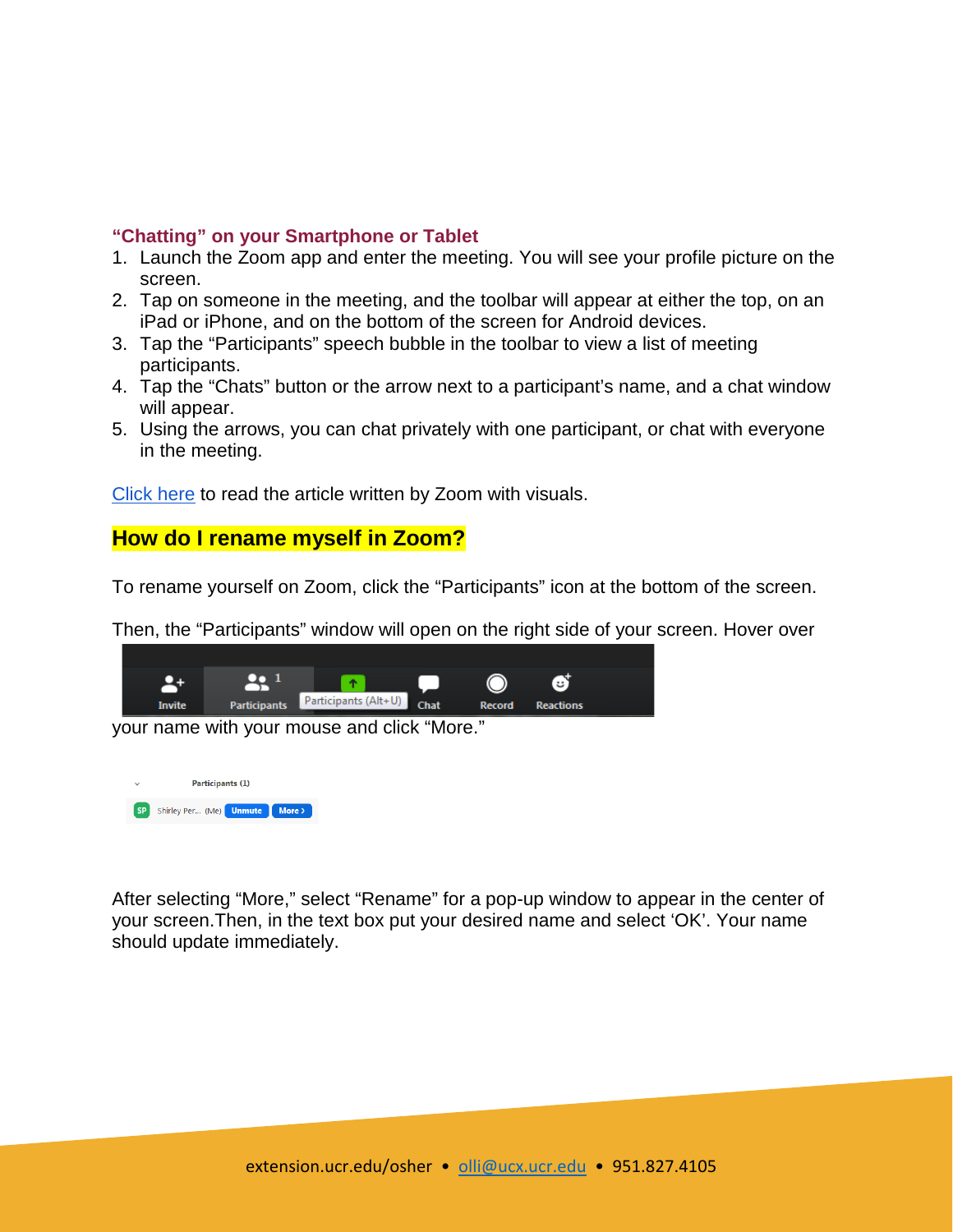# **How do I add or change my profile picture on Zoom?**

You can ONLY add a profile picture if you have a Zoom account.

- If you do, log in at zoom.us.
- If you don't have an account, you can make one for free with just a few basic pieces of information (visit zoom.us and click "sign up for free").

On the left side of the screen, select "Profile." There's an icon next to your name that looks like the outline of a body - under that is a small "Change" link. Click that, and then click "upload" to select the photo you would like to use.

| zoom                         | SOLUTIONS = | PLANS & PRICING CONTACT SALES |
|------------------------------|-------------|-------------------------------|
| <b>Profile</b>               |             |                               |
| Meetings                     |             |                               |
| <b>Webinars</b><br>9986-910T |             |                               |
| Personal Audio Conference    |             | Our                           |
|                              |             |                               |

When logged into your free Zoom account, if you choose to have your camera off, the profile photo you uploaded will be displayed on the screen in replacement of your video.

## **Can I change my "view" in Zoom?**

Yes you can! Zoom video layouts include the following:

- **Full Screen Mode** allows you to see the entire Zoom screen (without all of the controls or other programs on your computer being visible). To exit Full Screen, use the Esc key on your keyboard. [Click here](https://support.zoom.us/hc/en-us/articles/201362323-How-Do-I-Change-The-Video-Layout-#h_e64dbc14-fdcf-492b-8c65-6e918a7d8952) to learn more.
- **Active Speaker** is the default layout in Zoom. It will switch to the large video window between those that are speaking. Whoever speaks will be featured in the largest window.
	- $\circ$  Do you want to make it so you always see the instructor? [Click here](https://support.zoom.us/hc/en-us/articles/201362653-Spotlight-A-Video) to learn how to use the Spotlight Video feature.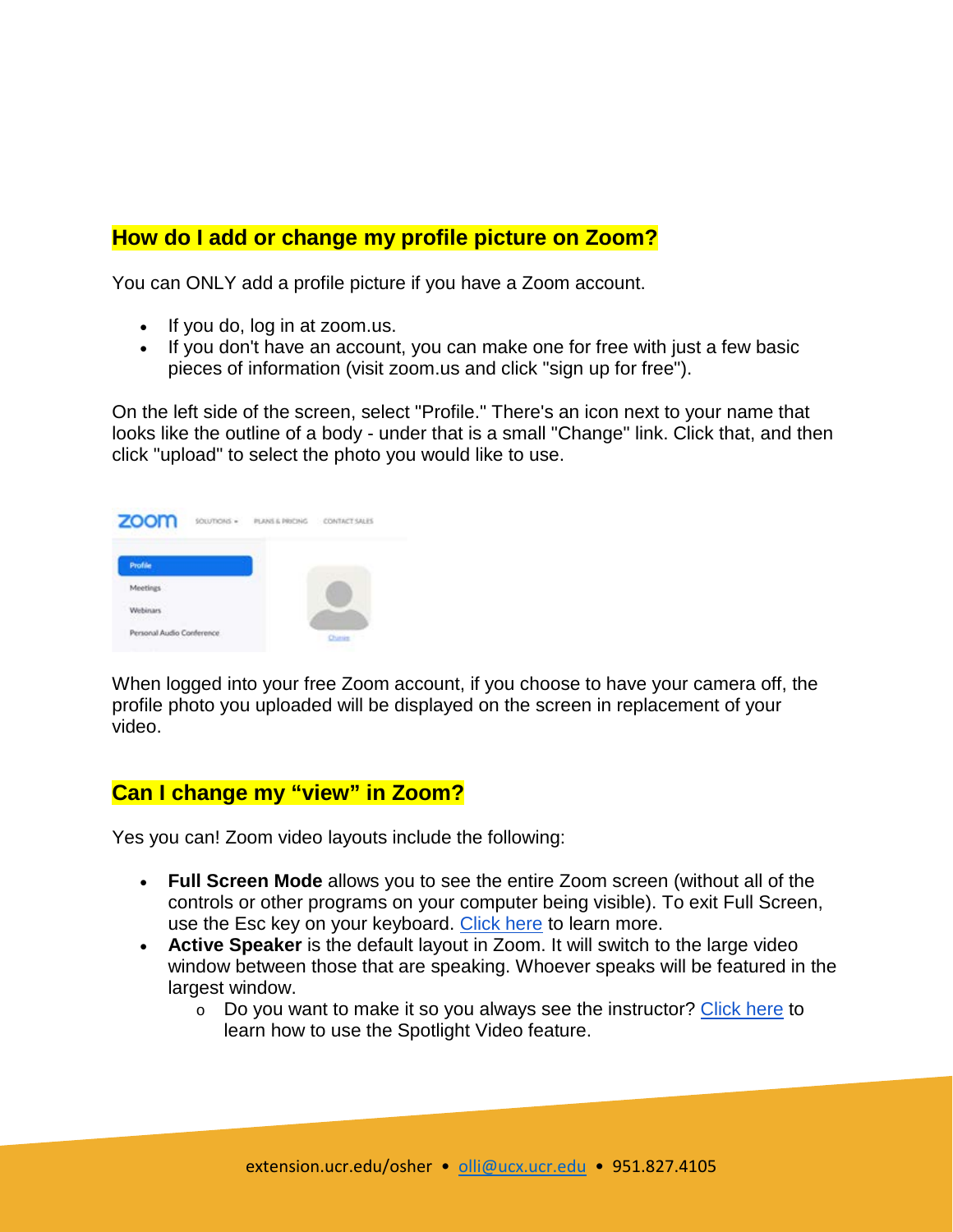• **Gallery View** allows you to see thumbnail displays of everyone in class, arranged in a grid. Depending on your computer, you can display up to 49 attendees in a single screen. If there are more attendees, you will use the arrow key to scroll through each page of attendees. [Click here](https://support.zoom.us/hc/en-us/articles/360000005883) to learn more.



*Use the buttons in the upper right corner on your desktop to switch views.*

## **How do I get a "virtual background"?**

- 1. Sign in to the [Zoom desktop client.](https://support.zoom.us/hc/en-us/articles/360032812931)
- 2. Click your profile picture then click Settings.
- 3. Select Virtual Background.
- 4. Click on an image to select the desired virtual background or add your own image by clicking + and choosing if you want to upload an image or a video.
- 5. If prompted, click Download to download the package for virtual background without a green screen.

| To enable smart virtual background, download the smart virtual background<br>package. You only need to download it once. |                           |
|--------------------------------------------------------------------------------------------------------------------------|---------------------------|
|                                                                                                                          | <b>Download</b><br>Cancel |
|                                                                                                                          |                           |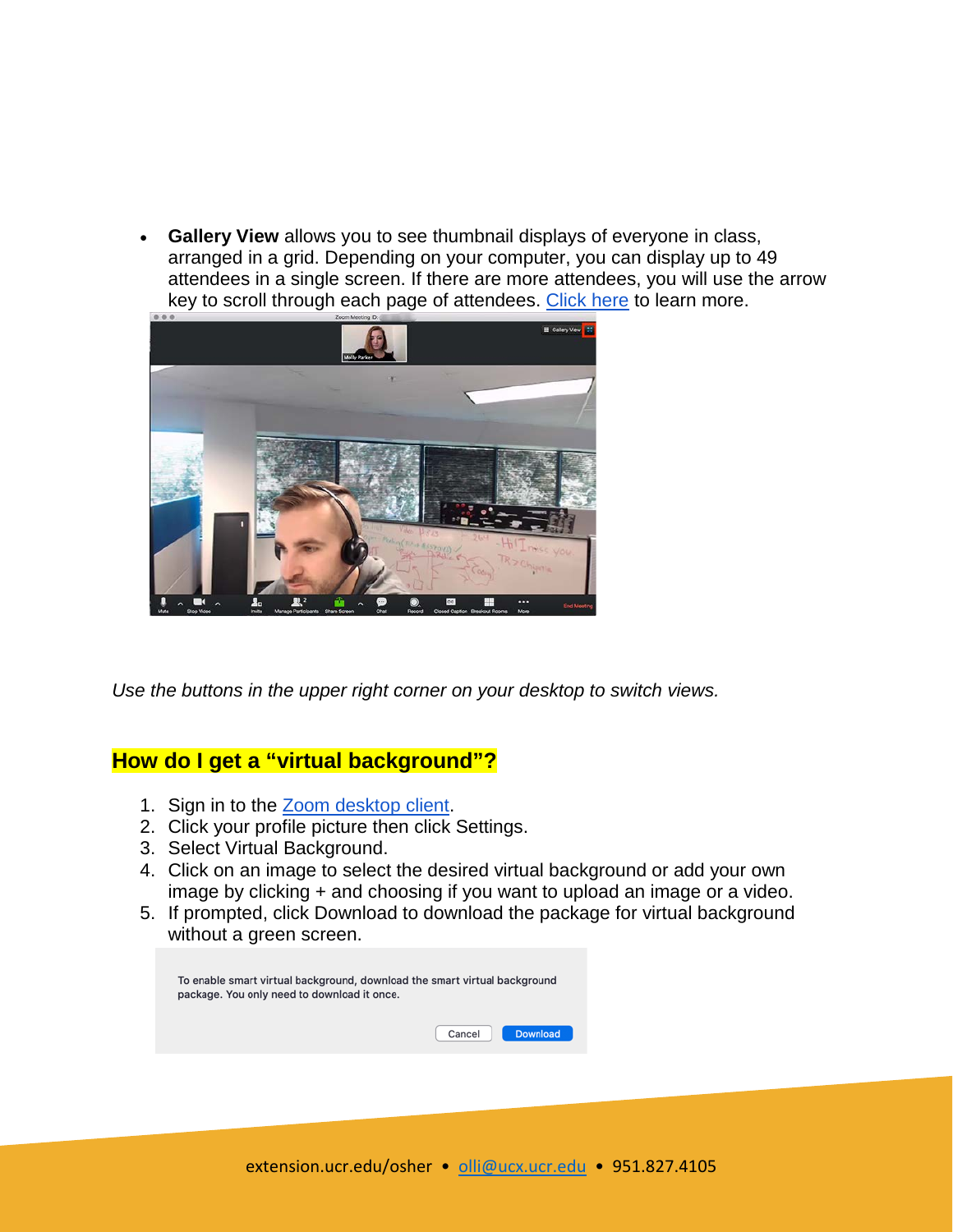Notes:

- o Ensure that you are using a solid background color.
- o After you select an option, that virtual background will display during your meetings.
- o To disable Virtual Background, choose the option None.

### **Can I connect my Zoom classroom to my television?**

#### **Yes you can! This is a really advanced "Zoom move."**

- Using an HDMI cable (or if you have a Mac, an HDMI cable and dongle/adapter), plug your computer (laptop or desktop) into your television.
- Change the "source" on your television to the HDMI
- On your computer find the "Project" setting. On your computer, change "Project" to either "Duplicate," "Extend," or "Second Screen Only."
- Now your Zoom class will be on your screen! You'll still need to use the keyboard and mouse of your computer to interact with class.

Zoom hosts daily training webinars - [click here](https://support.zoom.us/hc/en-us/articles/360029527911) to see what options are available and register for them. Zoom also has many resources on their website [\(click here](https://support.zoom.us/hc/en-us) to view them).